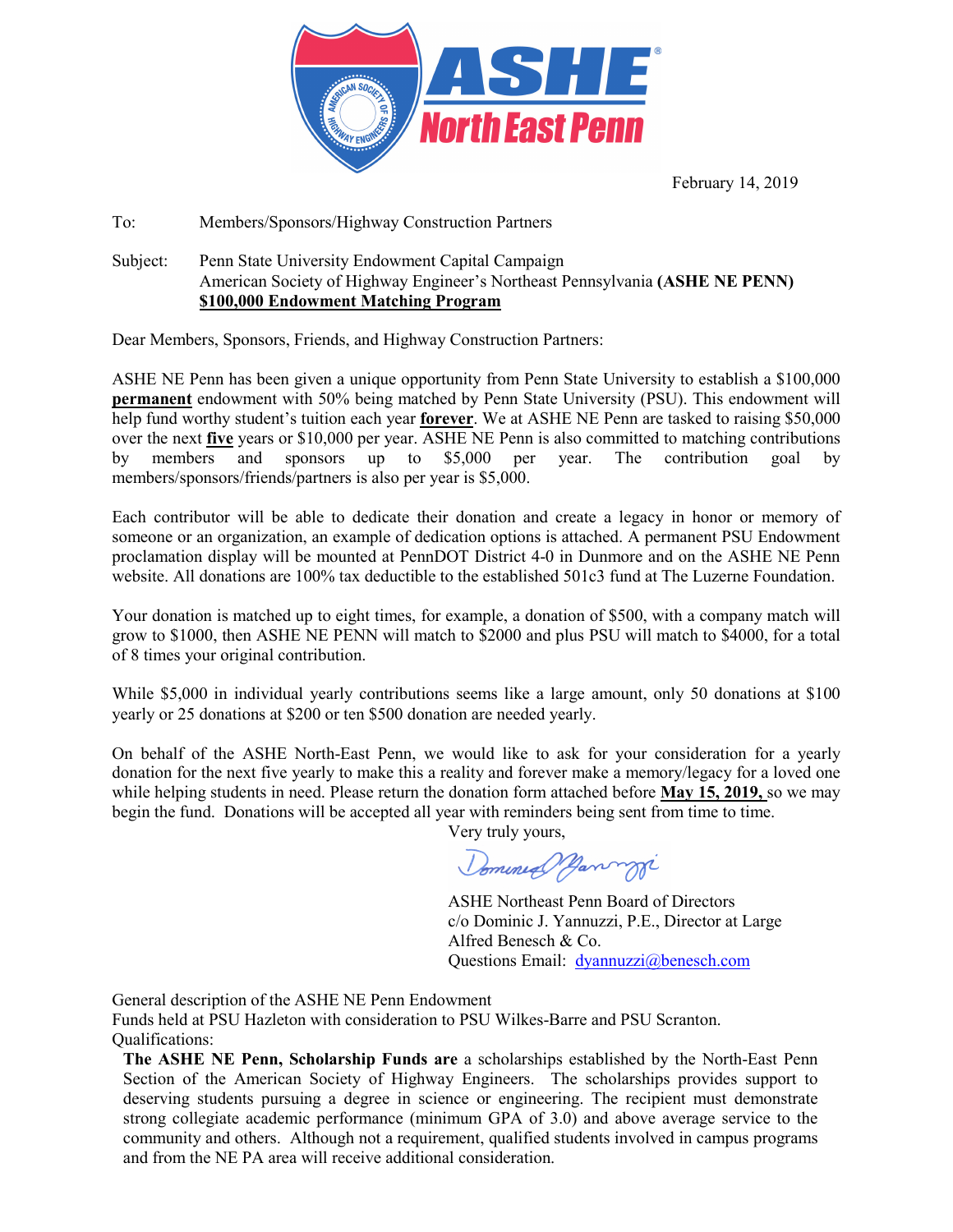

# **GIVE NOW: CREATE A LEGACY**

**I would like to contribute to the Penn State University Endowment Capital Campaign of the American Society of Highway Engineers Northeast Penn (ASHE NE PENN)** 

### **\$100,000 Endowment Matching Program**

- 1) Please accept my gift in the amount of:  $$100 \quad $250 \quad $500 \quad $1000 \quad $2500 \quad \text{other $$}$ Check make Payable to: "ASHE PSU Fund at TLF"
- 2) Yes my company has a matching Gift Program (send company match & form to TLF) (ASHE NE Penn matches both 1  $\&$  2, then Penn State matches all, for up to 8 time match) Total Gift  $1 + 2 =$
- 3) \_\_\_\_\_\_Yes Count on my gift for 5 year period (2019-2023) (contribute any time before Dec 31)

 $\_$ 

 $\_$ 

- 4) Contribution in Memory/Honor of :
- 5) Donor's name(s) for Proclamation

| <b>My Info</b><br>Company:                                                                                                        |  |
|-----------------------------------------------------------------------------------------------------------------------------------|--|
| Name:                                                                                                                             |  |
| Address:<br><u> 1986 - Johann Stoff, deutscher Stoff, der Stoff, der Stoff, der Stoff, der Stoff, der Stoff, der Stoff, der S</u> |  |
|                                                                                                                                   |  |
| Phone:                                                                                                                            |  |
| Email:                                                                                                                            |  |

**Mail check and form to:** Check make Payable to: **"ASHE PSU Fund at TLF"** 100% deductible 501©3: Notifications/receipts to be sent to above email

**The Luzerne Foundation (TLF) 34 South River Street Wilkes-Barre PA, 18702**